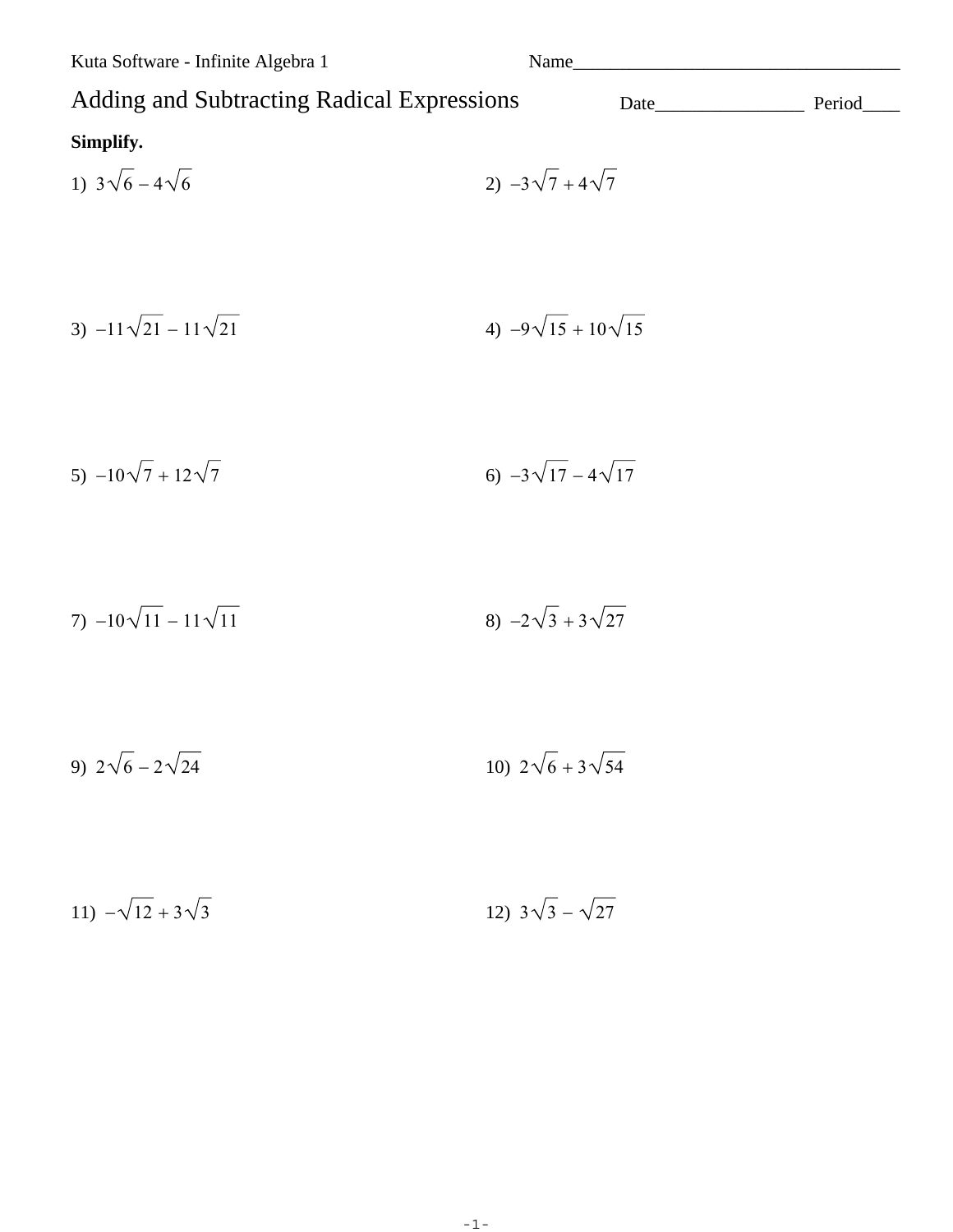13) 
$$
3\sqrt{8} + 3\sqrt{2}
$$
 14)  $-3\sqrt{6} + 3\sqrt{6}$ 

$$
15) -3\sqrt{20} - \sqrt{5}
$$
  $16) 2\sqrt{45} - 2\sqrt{5}$ 

17) 
$$
3\sqrt{18} - 2\sqrt{2}
$$
  
18)  $-3\sqrt{18} + 3\sqrt{8} - \sqrt{24}$ 

19) 
$$
3\sqrt{18} + 3\sqrt{12} + 2\sqrt{27}
$$
  
20)  $-3\sqrt{5} - \sqrt{6} - \sqrt{5}$ 

$$
21) -3\sqrt{2} + 3\sqrt{20} - 3\sqrt{8}
$$
  

$$
22) -3\sqrt{3} - \sqrt{8} - 3\sqrt{3}
$$

$$
23) -2\sqrt{20} + 2\sqrt{18} - 2\sqrt{5}
$$
  

$$
24) 2\sqrt{18} - 2\sqrt{12} + 2\sqrt{18}
$$

$$
25) -\sqrt{45} + 2\sqrt{5} - \sqrt{20} - 2\sqrt{6}
$$
  

$$
26) 2\sqrt{20} - \sqrt{20} + 3\sqrt{20} - 2\sqrt{45}
$$

27) 
$$
-3\sqrt{45} + 2\sqrt{12} + 3\sqrt{6} - 3\sqrt{20}
$$
  
28)  $-\sqrt{27} - 3\sqrt{45} - \sqrt{20} + 2\sqrt{45}$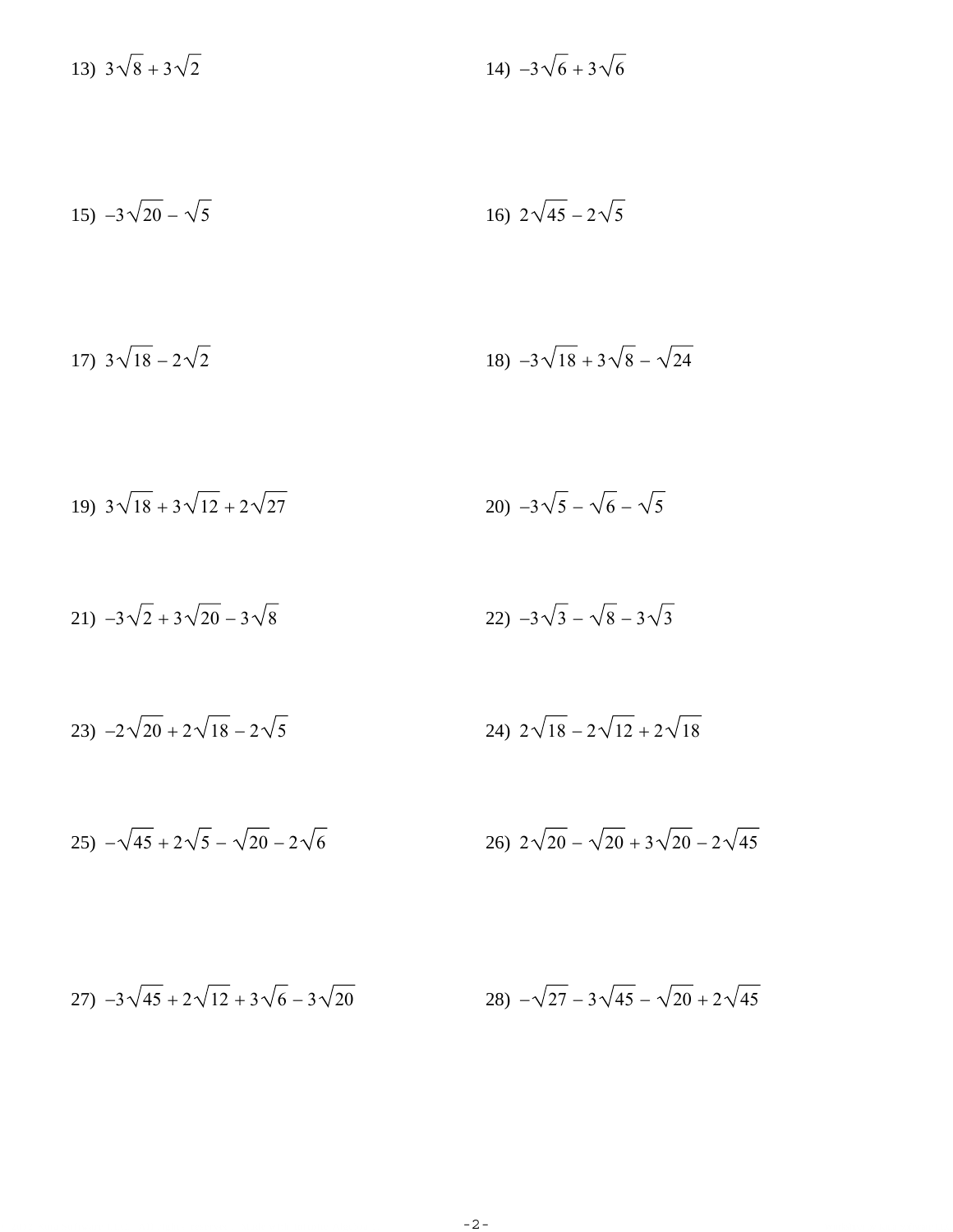Kuta Software - Infinite Algebra 1

Name\_

| <b>Adding and Subtracting Radical Expressions</b><br>Period_<br>Date |                                |  |  |
|----------------------------------------------------------------------|--------------------------------|--|--|
| Simplify.                                                            |                                |  |  |
| 1) $3\sqrt{6}-4\sqrt{6}$                                             | 2) $-3\sqrt{7}+4\sqrt{7}$      |  |  |
| $-\sqrt{6}$                                                          | $\sqrt{7}$                     |  |  |
| 3) $-11\sqrt{21} - 11\sqrt{21}$                                      | 4) $-9\sqrt{15} + 10\sqrt{15}$ |  |  |
| $-22\sqrt{21}$                                                       | $\sqrt{15}$                    |  |  |
| 5) $-10\sqrt{7} + 12\sqrt{7}$                                        | 6) $-3\sqrt{17}-4\sqrt{17}$    |  |  |
| $2\sqrt{7}$                                                          | $-7\sqrt{17}$                  |  |  |
| 7) $-10\sqrt{11} - 11\sqrt{11}$                                      | 8) $-2\sqrt{3} + 3\sqrt{27}$   |  |  |
| $-21\sqrt{11}$                                                       | $7\sqrt{3}$                    |  |  |
| 9) $2\sqrt{6} - 2\sqrt{24}$                                          | 10) $2\sqrt{6} + 3\sqrt{54}$   |  |  |
| $-2\sqrt{6}$                                                         | $11\sqrt{6}$                   |  |  |
| 11) $-\sqrt{12} + 3\sqrt{3}$                                         | 12) $3\sqrt{3} - \sqrt{27}$    |  |  |
| $\sqrt{3}$                                                           | $\overline{0}$                 |  |  |
|                                                                      |                                |  |  |
|                                                                      |                                |  |  |